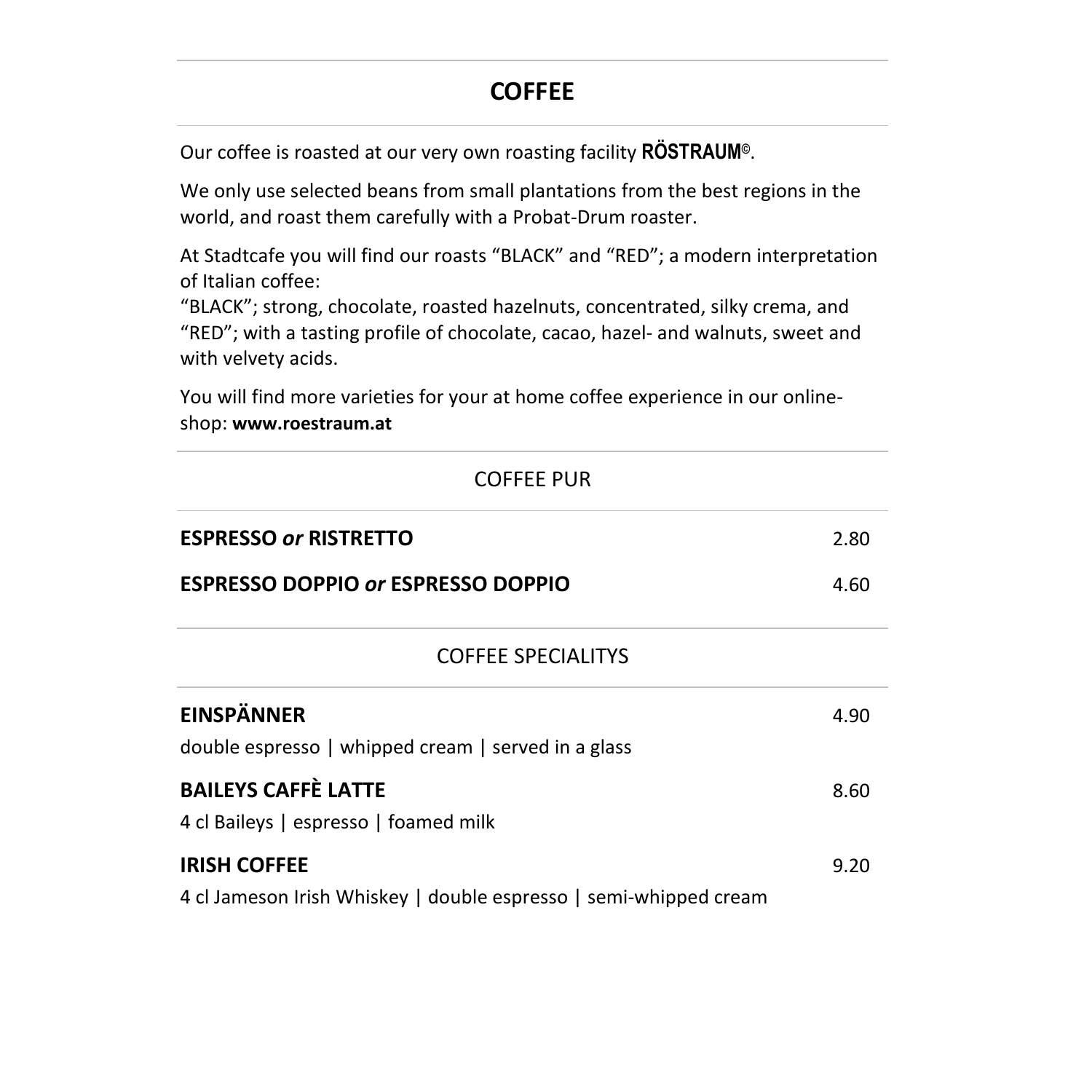### COFFEE WITH MILK

| <b>KLEINER BRAUNER* or ESPRESSO MACCHIATO</b><br>*single with milk        | 2.90 |
|---------------------------------------------------------------------------|------|
| <b>GROSSER BRAUNER* or ESPRESSO DOPPIO MACCHIATO</b><br>*double with milk | 4.70 |
| <b>MELANGE or CAPPUCCINO</b>                                              | 3.90 |
| <b>CAPPUCCINO PANNA</b>                                                   | 4.40 |
| <b>CAFFÈ LATTE</b>                                                        | 4.40 |
| <b>MOCCACINO</b>                                                          | 4.80 |
| chocolate   espresso   foamed milk                                        |      |

### **CHAI**

### **ELEPHANT VANILLA CHAI LATTE** 4.30

Indian-spices | lots of milk

### **HOT CHOCOLATE**

| ORIENTAL CHAI HOT CHOCOLATE<br>heart-warming chocolate with Indian spices |                                        | 4.70 |
|---------------------------------------------------------------------------|----------------------------------------|------|
| HOT CHOCOLATE                                                             |                                        | 3.70 |
|                                                                           | + whipped cream<br>$+2$ cl rum $-2.00$ | 0.40 |

Feel free to order your coffee with lactose free-, oat- or soy-milk!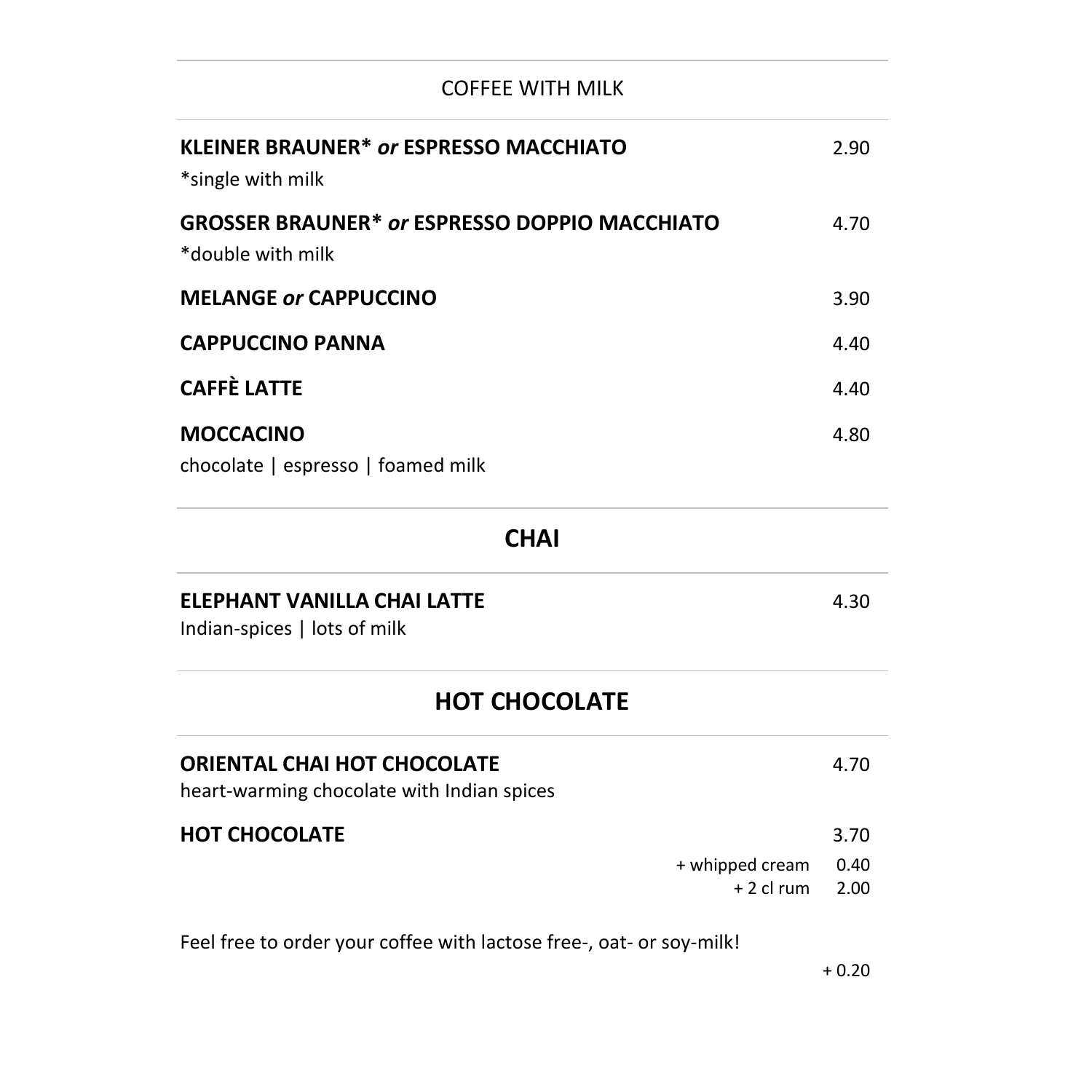# **TEA POT**

All our tea-varieties are hand filled into teabags by our staff here at STADTCAFE on a daily basis

#### BIO & NATURAL-SELECCTION

### **STADTCAFE HERB GARDEN** 4.30

our very own selection of natural herbs from the alps are air-dried after harvesting and have been blended in a wooden-barrel according to our recipe 8 – 10 minutes

#### **FRUIT TEA BERRY GARDEN** 4.30

an especially mild bio-fruit tea, with the natural sweetness of whole and sliced fruits, a hint of herbs, carrots for the sweetness and beetroots for the colour – nothing else! | 5 – 10 minutes

#### GREEN TEA

#### **CHINA SEN CHA** 4.30

a green tea with a long and flat leaf, a lightly infusion and delicate light herbal aroma | slightly stimulating  $| 1 - 3$  minutes

#### FRESH INFUSION

#### **FRESH GINGER-MINT-TEA** 4.40

fresh ginger | fresh mint-leaves | bio-agave syrup | fresh lime juice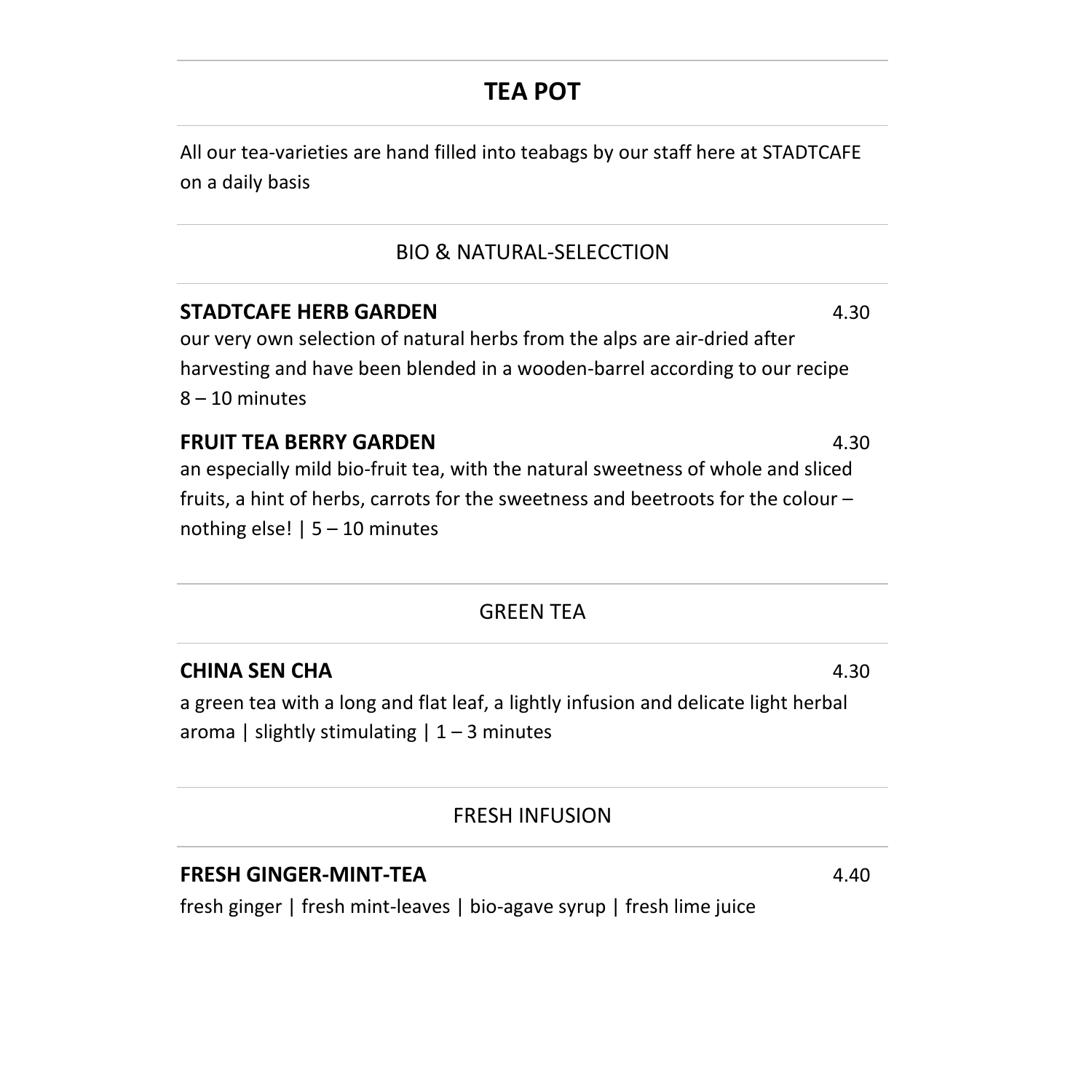### BLACK TEA

| <b>EARL GREY</b><br>classical   an elegant blend of aromatic black teas of Indian Darjeeling, Assam and<br>Nepal, refined with a bergamot-aroma   accompanies you the whole day<br>$2 - 3$ minutes | 4.30 |
|----------------------------------------------------------------------------------------------------------------------------------------------------------------------------------------------------|------|
| <b>ENGLISH BREAKFAST</b><br>a blend of various teas from the highlands of Sri Lanka with a yellow-golden cup,<br>and a highly aromatic taste – the ideal wake up call $\vert$ 3 minutes            | 4.30 |
| <b>CHAI</b><br>a composition of Indian origin, fresh and spicy on the plate, refreshing and heart-<br>warming $ 8 - 10$ minutes                                                                    | 4.30 |

### HERBAL INFUSION

### **NANA MINT MOROCCO** 4.30

with a delicate and refreshing mint note | traditionally served hot and very sweet  $5 - 10$  minutes

#### **LEMON VERBENA** 4.30

taste wise, similar to lemon balm, but with an fresher and slightly herbal note 5 – 10 minutes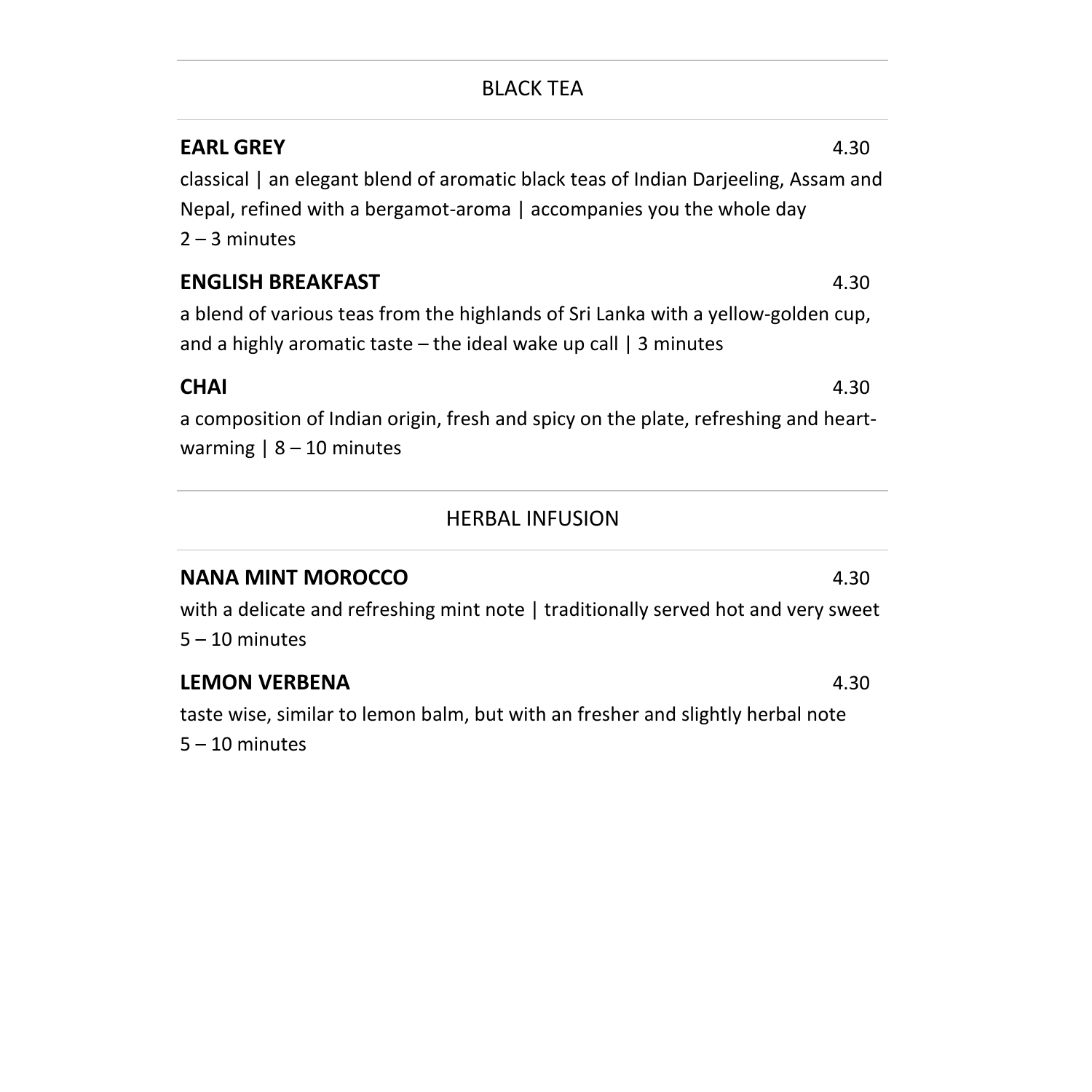# **HOME & HANDMADE**

In our own manufactory, we are roasting coffee, we are mixing our own teas, and we create delightful drinks. We use, if available, fresh products, if possible in bio-quality. All our ingredients are free of additional amendments. We employ staff members with the core task of developing new recipes, quality control and tasting, as well as the production of our very own products.

"Home & Handmade", also means to us, that we produce, if possible everything by hand. What you need is the love for the product, and we have plenty of it – Enjoy!

| we use fresh fruits and ingredients for all our lemonades                                                                     |      |
|-------------------------------------------------------------------------------------------------------------------------------|------|
| <b>LEMON</b><br>fresh lemon juice   honey   raspberries   soda                                                                | 3.80 |
| <b>GINGER-MINT</b><br>ginger   fresh mint   fresh lime juice   bio-agave syrup   soda                                         | 4.00 |
| <b>PASSION FRUIT</b><br>fresh passion fruit   passion fruit syrup   fresh lime juice   simple syrup   soda                    | 4.20 |
| <b>POMEGRANATE-BASIL</b><br>pomegranate seeds   pomegranate syrup   fresh basil   fresh lemon juice<br>bio-agave syrup   soda | 4.20 |
| <b>STRAWBERRY-SHRUB</b><br>refreshingly-sour strawberry-lemonade with red wine-vinegar                                        | 4.20 |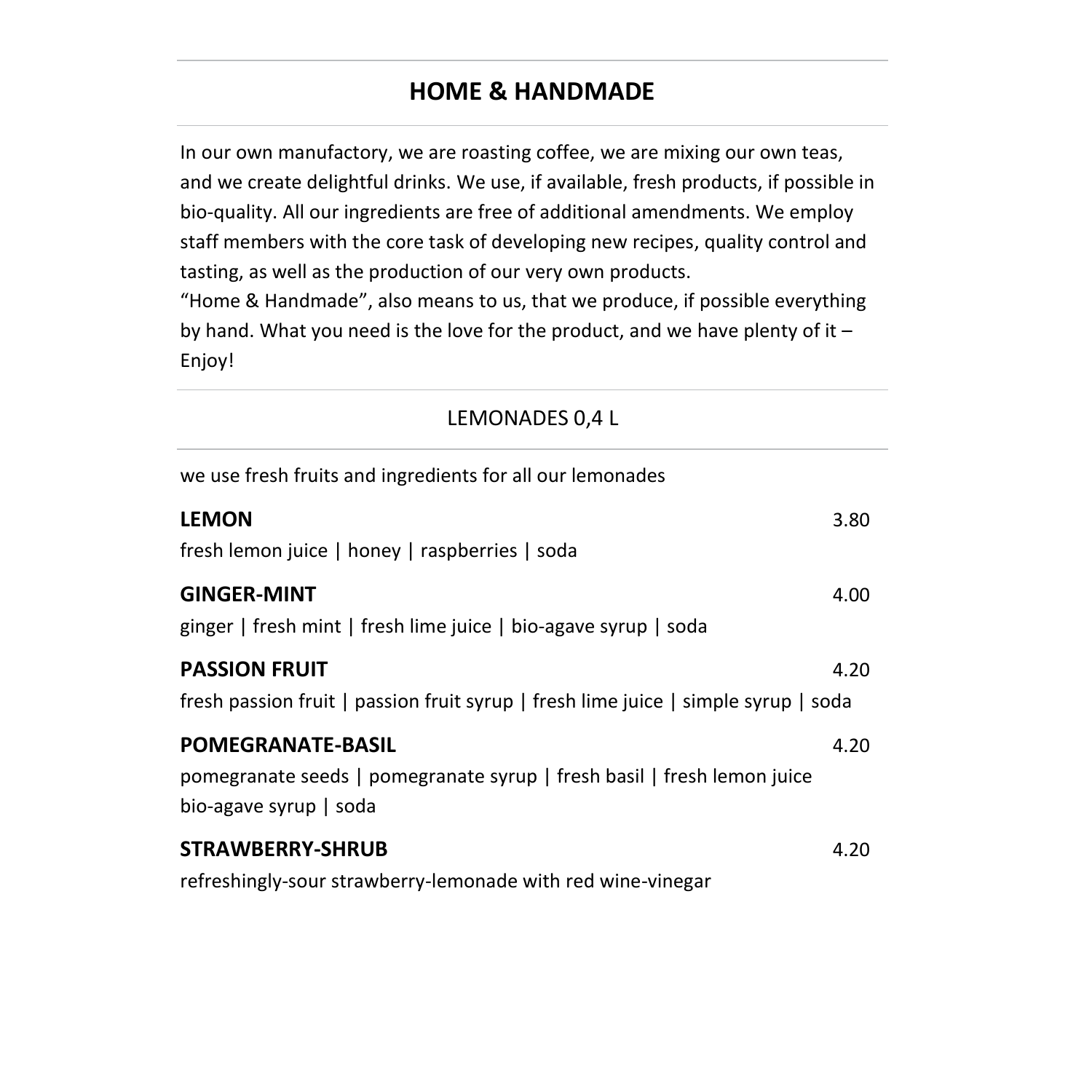### ICE TEA 0,4 L

| we use Assam-Broken leaf or Sen-Cha green leaf tea as a basis for our ice teas<br>with additional fresh fruits and other, fresh flavourings |      |
|---------------------------------------------------------------------------------------------------------------------------------------------|------|
| <b>MINT-LIME</b><br>Assam-Tea   fresh mint   fresh lime juice   bio-agave syrup                                                             | 4.00 |
| <b>MANGO-PASSION FRUIT</b><br>Assam-Tea   mango coulis   passion fruit syrup   fresh passion fruit<br>fresh lemon juice                     | 4.40 |
| <b>PEACH-LEMON BALM</b><br>Assam-Tea   homemade peach-infusion   lemon balm                                                                 | 4.40 |
| <b>MOUNTAIN-HERBS</b>                                                                                                                       | 4.00 |

herbal-tea | fresh sage | Monin Vanilla-Sirup | thyme-stem

# **ALCOHOL FREE**

### JUICES & REFRESHMENTS

| <b>ORANGE JUICE 0,25 I</b><br>directly pressed                        | 4.80                      |
|-----------------------------------------------------------------------|---------------------------|
| ORANGINA 0,25 I                                                       | 3.80                      |
| <b>KATHARINA RAUCH 0,21</b><br>bio apricot- or bio-blackcurrant juice | 3.90                      |
| <b>FRANZ JOSEF RAUCH CLOUDY APPLE JUICE 0,25 I</b>                    | 3.00<br>$0, 25$     $0.5$ |
| mixed with Grander®-Soda or Grander®-Tap water                        | $2.60$   3.80             |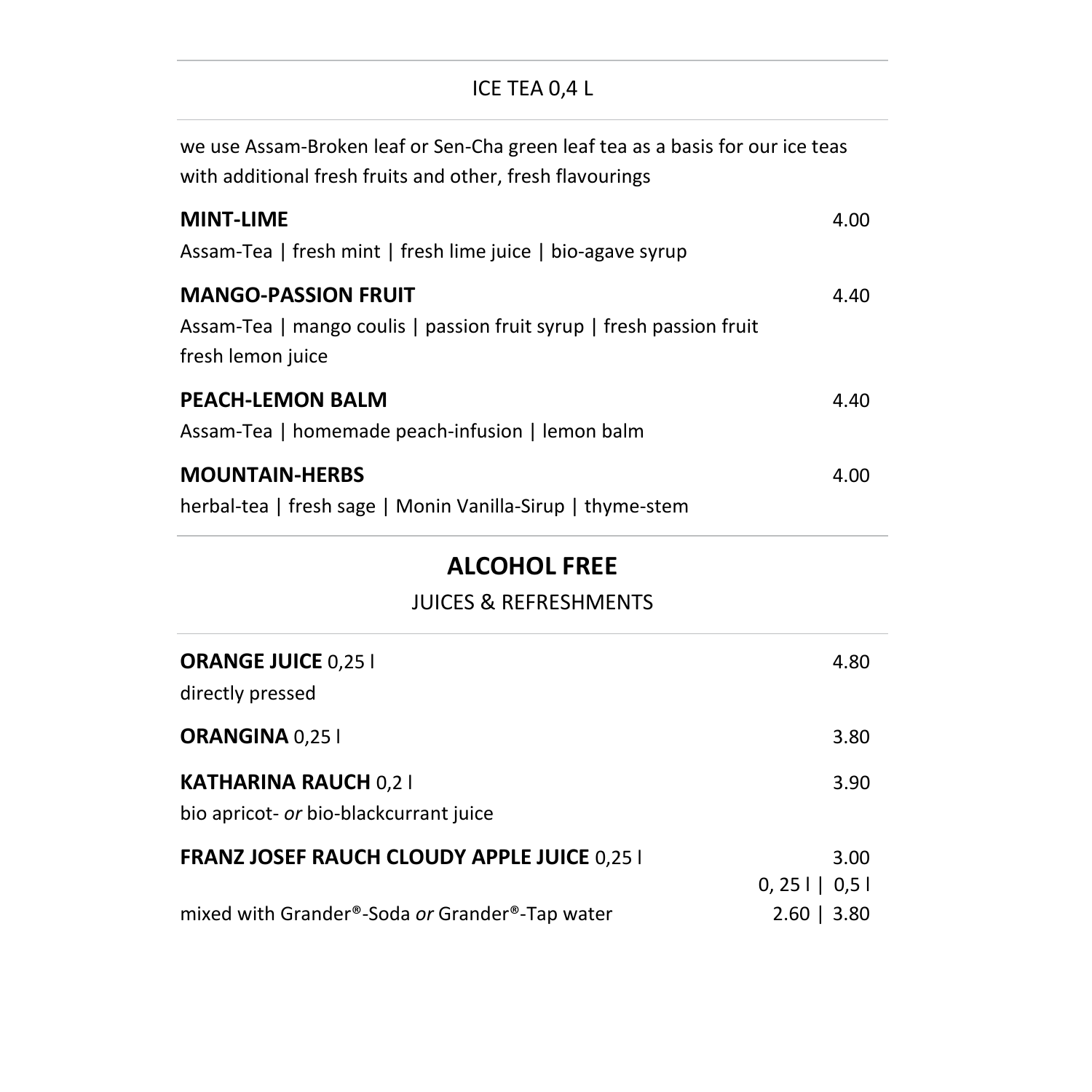| <b>ALMDUDLER 0,351</b>                                                                                                                                | 3.60                            |
|-------------------------------------------------------------------------------------------------------------------------------------------------------|---------------------------------|
| <b>COCA-COLA 0,331</b><br>Classic, Light or Zero                                                                                                      | 3.60                            |
| <b>RED BULL Energy Drink 0,25  </b><br>Classic, Sugar free or Seasonal Edition                                                                        | 4.40                            |
| <b>ORGANICS</b> Lifetime Drink 0,25  <br>Tonic Water, Bitter Lemon, Ginger Ale or Ginger Beer                                                         | 4.30                            |
| <b>FENTIMANS 0,1251</b><br>Premium Indian Tonic Water, Pink Grapefruit Tonic, Yuzu Oriental Tonic Water,<br>Ginger Beer or Rose Lemonade              | 3.80                            |
| RÖMERQUELLE MINERAL WATER<br>sparkling or still                                                                                                       | 2.70   5.50<br>$0,33$   $ 0,75$ |
| <b>SODA WATER</b><br>Grander®-Soda   Jugendgetränk                                                                                                    | $1.60$   3.20<br>$0,251$   0,51 |
| <b>LEMON SODA</b><br>Grander®-Soda with fresh lemon juice   Jugendgetränk                                                                             | $2.00$   4.00<br>$0,25$     0,5 |
| <b>CHILLED GRANDER®-WATER</b><br>*following the Austrian tradition,<br>one glass is served without charge together with every coffee & wine order     | $0.50$   1.00<br>$0,2$  *   0,5 |
| SMOOZY SUZY® 0,25 I<br>ROYAL BERRY with blueberries, strawberries, banana and aronia or<br>TROPICAL TWISTER with mango, pineapple, coconut and orange | 5.40                            |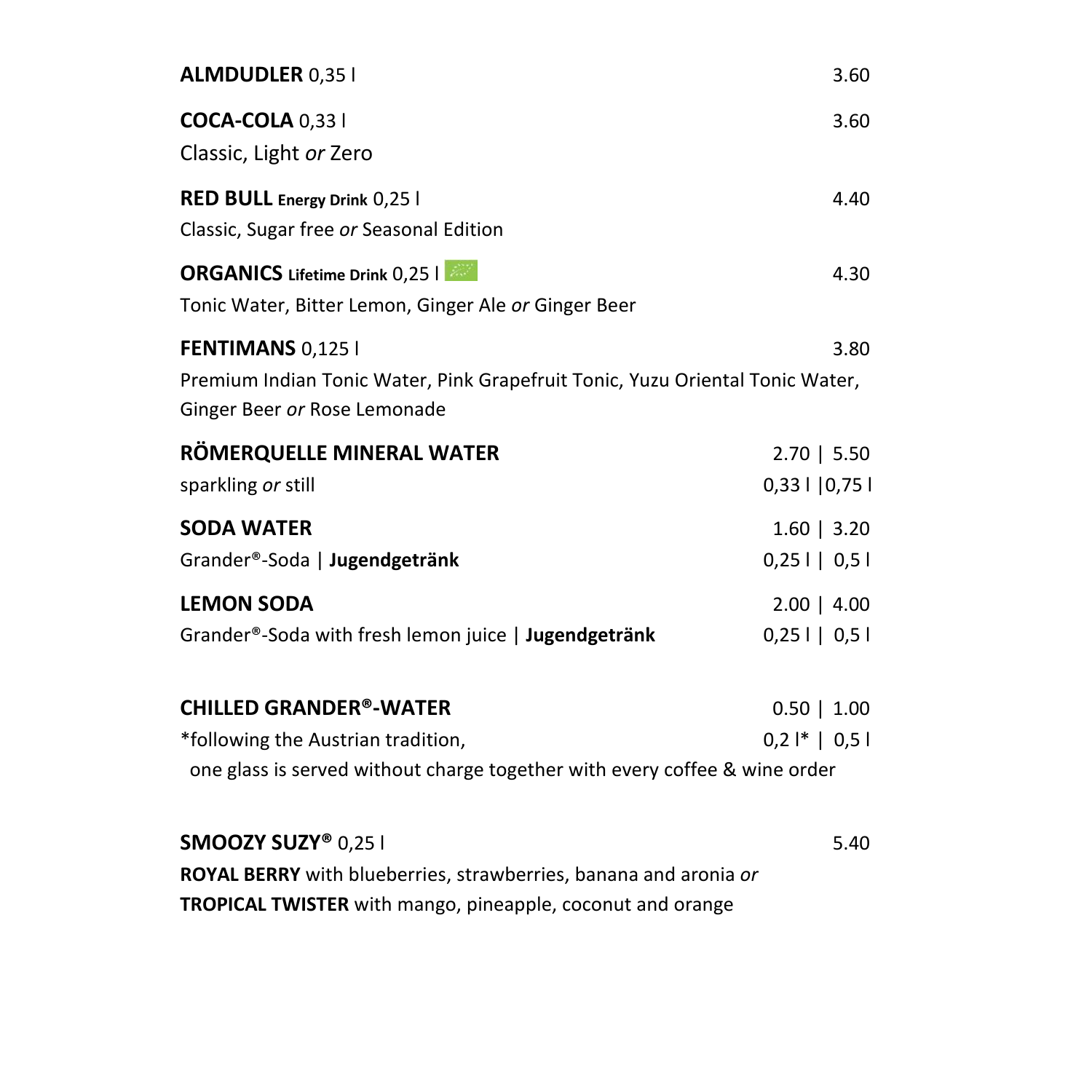# **BEER**

|              | <b>TRUMER PILS</b> Obertrum am See, Salzburg |                                                                  |      |
|--------------|----------------------------------------------|------------------------------------------------------------------|------|
| <b>Pfiff</b> | 0.21                                         |                                                                  | 2.80 |
| Seidel       | 0,31                                         |                                                                  | 3.70 |
| Krügel       | 0.51                                         |                                                                  | 4.70 |
|              |                                              | <b>SCHREMSER ZWICKL</b> unfiltered pils   Schrems, Lower Austria |      |
| Pfiff        | 0,21                                         |                                                                  | 2.80 |
| Seidel       | 0,31                                         |                                                                  | 3.70 |
| Krügel       | 0,51                                         |                                                                  | 4.70 |
|              |                                              |                                                                  |      |

### BOTTLED BEERS

| <b>CORONA</b> 0.33 l                                    | 4.40 |
|---------------------------------------------------------|------|
| <b>FRANZISKANER WEIZEN 0,51</b>                         | 4.40 |
| <b>FRANZISKANER WEIZEN 0,5   alcohol free</b>           | 4.40 |
| <b>SCHREMSER NATURPARK RADLER 0,33 I (lemon shandy)</b> | 3.80 |
| <b>BECK'S BLUE</b> 0,33 I alcohol free                  | 3.80 |

# **CIDER**

| <b>BLAKSTOC 0,331</b> | 4.90 |
|-----------------------|------|
|-----------------------|------|

Wild Tree Hoppy Cider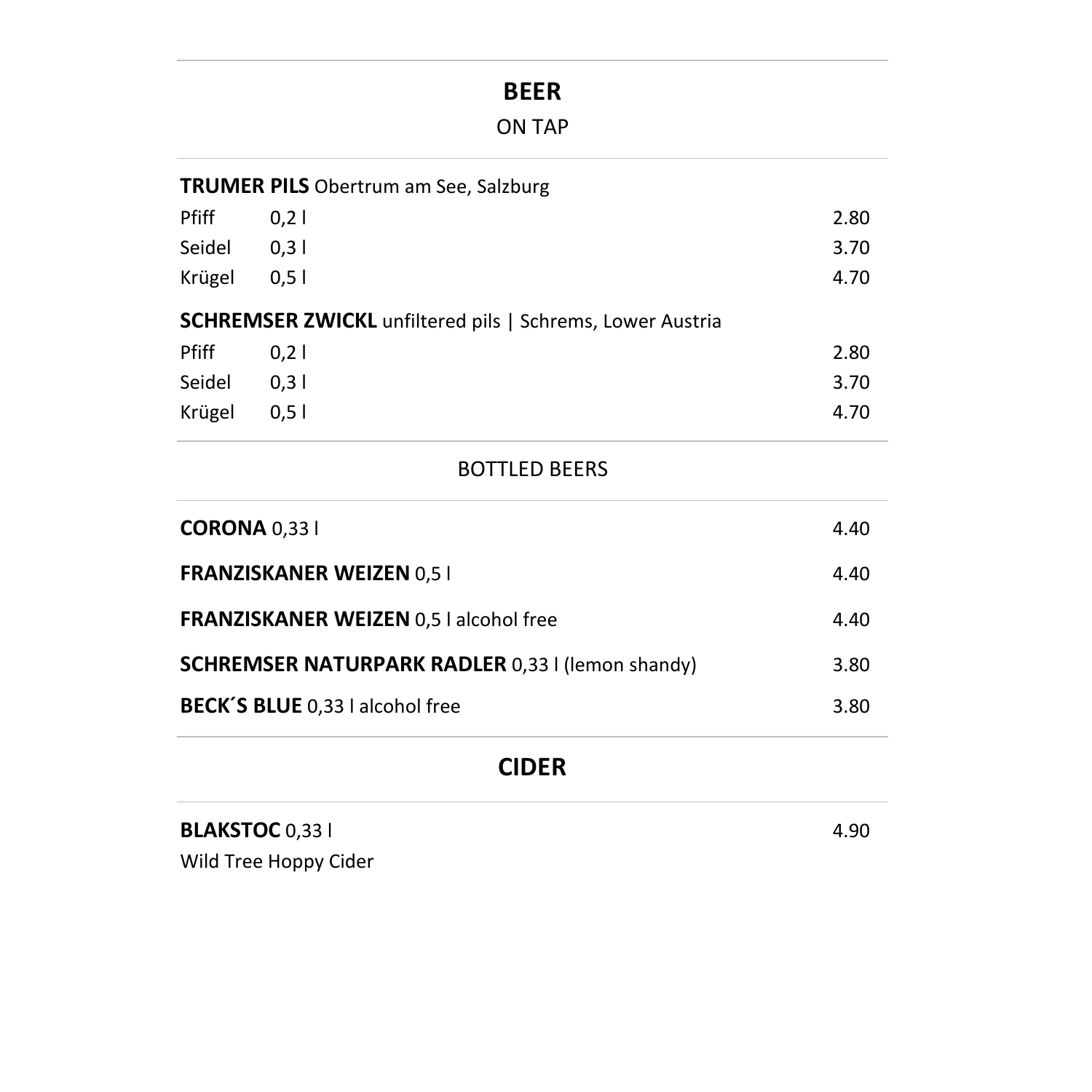## **APERITIF**

### SPRIZZ & CLASSICS

| <b>FIZZY STRAWBERRY</b><br>Kattus Prosecco   strawberry coulis   lime juice   simple syrup   soda<br>lime slice   fresh mint                                                        | 6.80 |
|-------------------------------------------------------------------------------------------------------------------------------------------------------------------------------------|------|
| THE TAJ MAHAL<br>Bombay Sapphire EAST   St. Germain   lime juice   Fentimans Pink Grapefruit<br>Tonic   grapefruit slice                                                            | 6.80 |
| <b>BLACK FOREST SPRIZZ</b><br>Martini Riserva Speciale Ambrato   Rauch bio-blackcurrant juice   lime juice<br>soda   lemon slice   rosemary   fresh berries                         | 6.20 |
| <b>BLACKBERRY-CARDAMOM SPRIZZ</b><br>Kattus Prosecco   crème de cassis liqueur   homemade cardamom-sirup<br>lemon juice   soda   fresh blackberries                                 | 6.60 |
| <b>ROSE BLOSSOMS &amp; MELON SPRIZZ</b><br>Fräulein Rosé von Döbling   watermelon-liqueur and -sirup   Marie Brizard<br>Triple Sec   soda   fresh strawberries, watermelon and mint | 6.60 |
| <b>RAMAZZOTTI KISS</b><br>Kattus Prosecco   Amaro Ramazzotti   homemade ginger sirup   lime juice<br>fresh grapes                                                                   | 6.60 |
| <b>RAMAZZOTTI &amp; GINGER</b><br>Amaro Ramazzotti   Heering Cherry Liqueur   simple-sirup   lemon juice<br>Fentimans Ginger Beer   soda   thyme and rosemary                       | 6.60 |
| PIMM'S Nº1 CUP<br>Pimm's N°1   ginger ale   fresh cucumber   lemon slice   orange slice                                                                                             | 6.20 |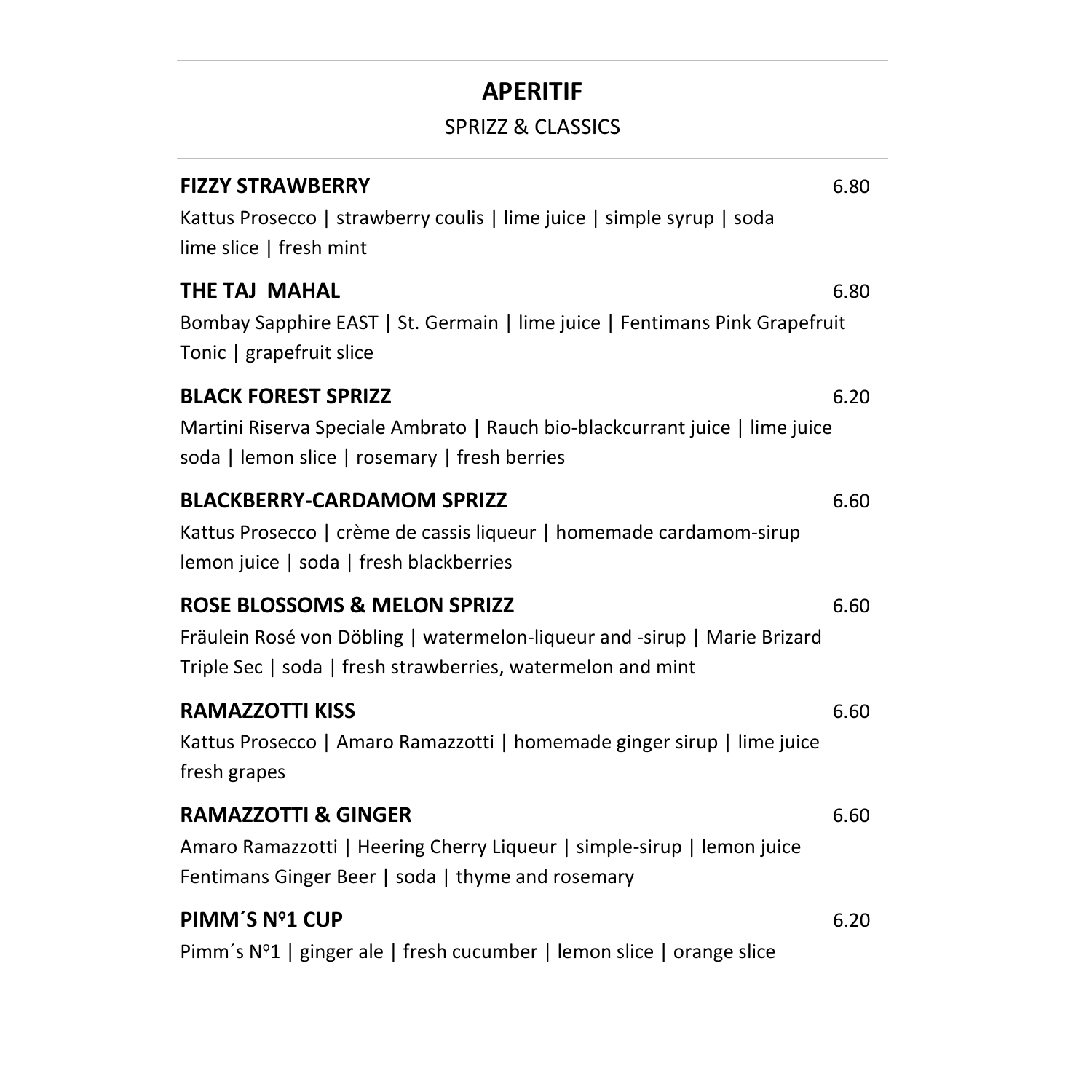| <b>LIMONCELLO SPRIZZ</b><br>Kattus Prosecco   limoncello   42Below Vodka infused with basil & ginger<br>simple-sirup   lime juice   soda   fresh basil and lime                        | 7.20                           |
|----------------------------------------------------------------------------------------------------------------------------------------------------------------------------------------|--------------------------------|
| <b>LILLET &amp; PEACH</b><br>Kattus Prosecco   Lillet Blanc   Marie Brizard Peach Liqueur   simple-sirup<br>lemon juice   soda   fresh peach                                           | 7.20                           |
| <b>SLOEBERRY SPRIZZ</b><br>Kattus Prosecco   Monkey 47 Schwarzwald Sloe Gin   homemade raspberry-<br>shrub   lime juice   soda   fresh raspberries                                     | 7.20                           |
| <b>LA PROVENÇALE</b><br>Kattus Prosecco   Marie Brizard Curaçao Bleu   Bentianna   homemade ginger-<br>sirup   homemade honey-thyme-sirup   Monin lavender-sirup<br>soda   fresh thyme | 7.80                           |
| <b>WEISSWEIN GESPRITZT</b>                                                                                                                                                             | 3.60                           |
| <b>KATTUS PROSECCO</b><br>Vino Spumante DOC                                                                                                                                            | $4.20$   30.00<br>$0,1$   0,75 |
| <b>MANGO BELLINI</b><br>Kattus Prosecco with mango-coulis                                                                                                                              | 5.20                           |
| <b>HUGO</b><br>Kattus Prosecco   elderflower syrup   mint leaves   fresh lime juice   soda                                                                                             | 5.80                           |
| <b>LILLET-SPRITZER</b><br>Lillet Blanc   elderflower syrup   soda   cucumber                                                                                                           | 6.20                           |
| <b>APEROL-SPRITZER</b><br>Aperol   white wine   soda                                                                                                                                   | 5.30                           |
| <b>APEROL SPRIZZ PROSECCO</b><br>Aperol   Kattus Prosecco   soda                                                                                                                       | 5.60                           |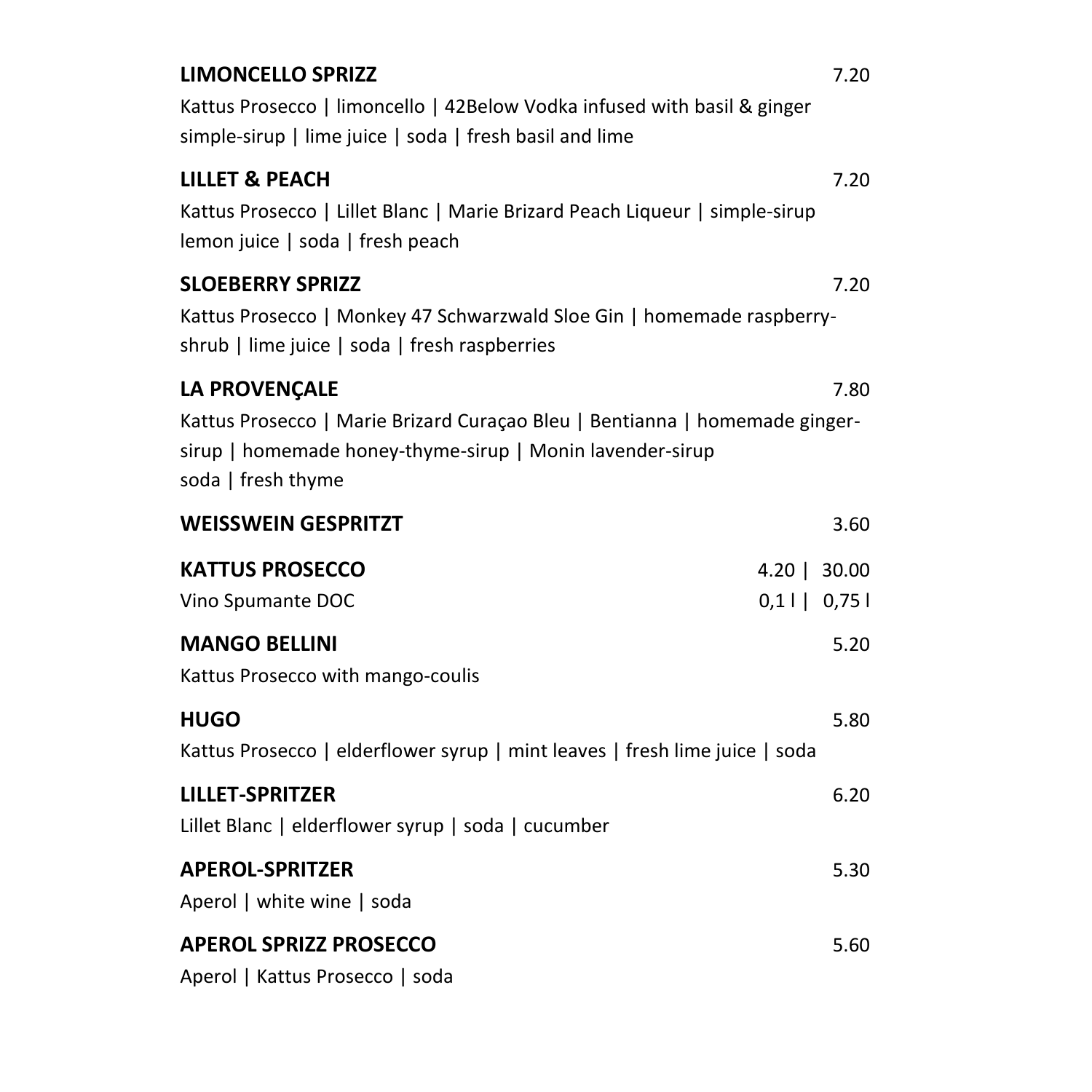# **WINE**

| <b>WHITE</b>                                                                                      | 0,125 L   0,75 L |
|---------------------------------------------------------------------------------------------------|------------------|
| <b>GRÜNER VELTLINER "HUNDSCHUPFEN"</b><br>2018   Hagn   Weinviertel, Lower Austria                | $4.60$   27.00   |
| <b>WIENER GEMISCHTER SATZ DAC</b><br>2019   Mayer am Pfarrplatz   Vienna                          | 4.90   29.00     |
| <b>GELBER MUSKATELLER</b><br>2018   Roland Minkowitsch   Weinviertel, Lower Austria               | $5.10$   30.00   |
| <b>SAUVIGNON BLANC "KLASSIK"</b><br>2018   Tement   South-Styria                                  | $5.10$   30.00   |
| <b>GRÜNER VELTLINER STEINFEDER*</b><br>2018   Schmidl   Ried Kaiserberg - Wachau, Lower Austria   | 27.00            |
| <b>GRÜNER VELTLINER FEDERSPIEL "KLOSTERSATZ"*</b><br>2018   F.X. Pichler   Wachau - Lower Austria | 39.00            |
| RIESLING FEDERSPIEL "RIED KLAUS"*<br>2014-15   Jamek   Wachau, Lower Austria                      | 39.00            |
| RIESLING "RIED HEILIGENSTEIN"*<br>2016-18   Bründlmayer   Kamptal, Lower Austria                  | 39.00            |
| <b>CUVÉE FRAUENZIMMER*</b> (GV & RR)<br>2018   4 Winzerinnen   Wachau, Lower Austria              | 38.00            |
| <b>CUVÉE FEDERNELKE (GV &amp; CH)</b><br>2018   Michaela Riedmüller   Carnuntum, Lower Austria    | 42.00            |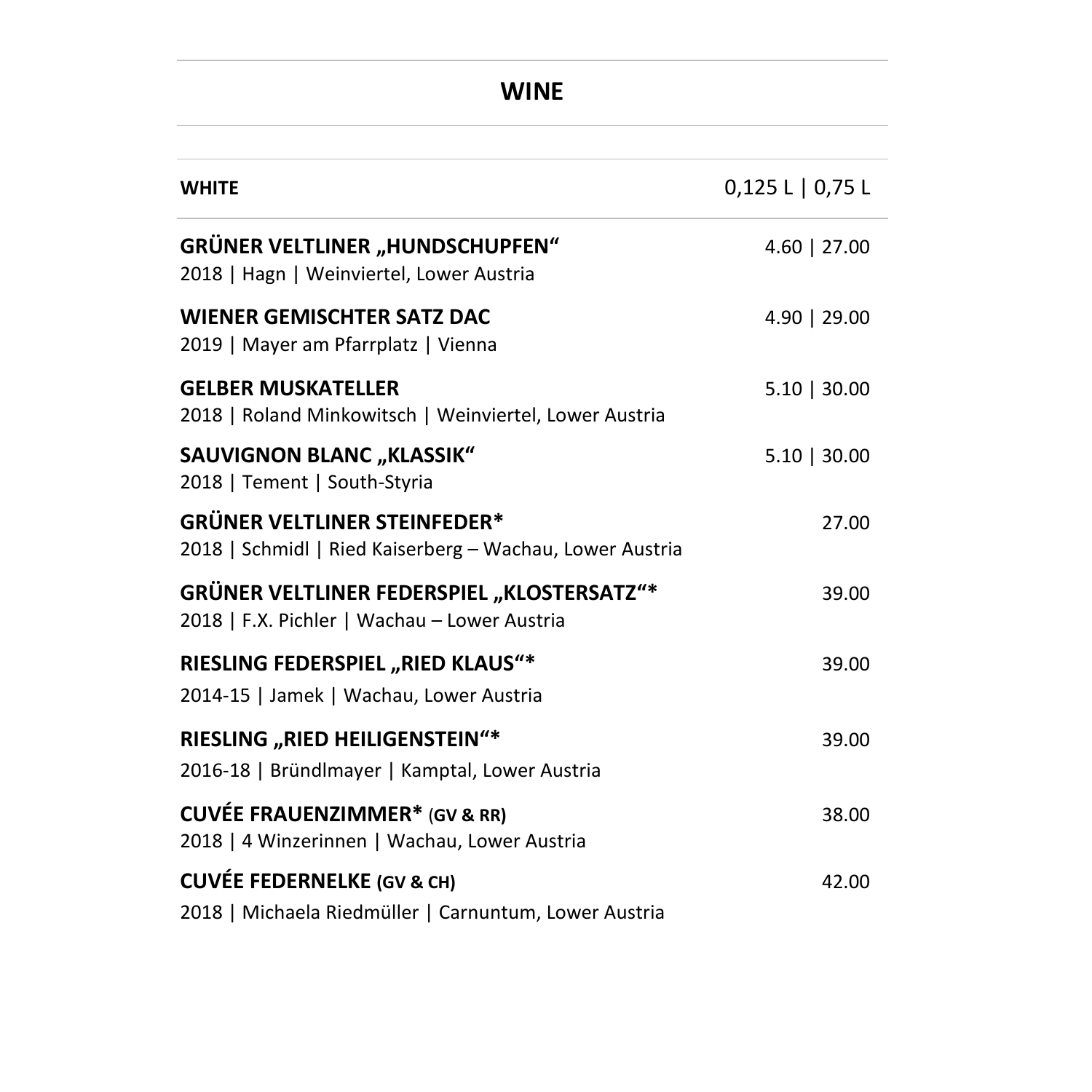| <b>ROSÉ</b>                                                                                                          | 0,125 L   0,75 L |
|----------------------------------------------------------------------------------------------------------------------|------------------|
| FRÄULEIN ROSÉ VON DÖBLING<br>2019   Mayer am Pfarrplatz   Vienna                                                     | 4.90   29.00     |
| <b>RED</b>                                                                                                           | 0,125 L   0,75 L |
| <b>ZWEIGELT</b><br>2017   Umathum   Neusiedlersee, Burgenland                                                        | 4.90   29.00     |
| <b>CABERNET SAUVIGNON RESERVA</b><br>2016   Perez Cruz   Chile                                                       | $5.10$   30.00   |
| <b>BLAUFRÄNKISCH*</b><br>2017   Michaela Riedmüller   Carnuntum, Lower Austria                                       | $5.90$   34.90   |
| <b>CUVÉE HEIDEBODEN*</b> (ZW, BF & ME)<br>2017   Nittnaus   Neusiedlersee, Burgenland                                | $6.50$   37.00   |
| <b>CASTELGREVE CHIANTI CLASSICO DOCG</b><br>2016   Castelli del Grevepesa   Toskana, Italy                           | 4.60   27.00     |
| <b>BLAUFRÄNKISCH RIED BRAUNSBERG</b><br>2016   Michaela Riedmüller   Carnuntum, Lower Austria                        | 55.00            |
| <b>CUVÉE FRAUENZIMMER*</b> (BF & CF)<br>2017   4 Winzerinnen   Neusiedlersee (Burgenland), Carnuntum (Lower Austria) | 42.00            |
| CUVÉE "AB ERICIO"* (BF, ME & ZW)<br>2012-13   Igler   Mittelburgenland                                               | 75.00            |

 $\overline{\phantom{a}}$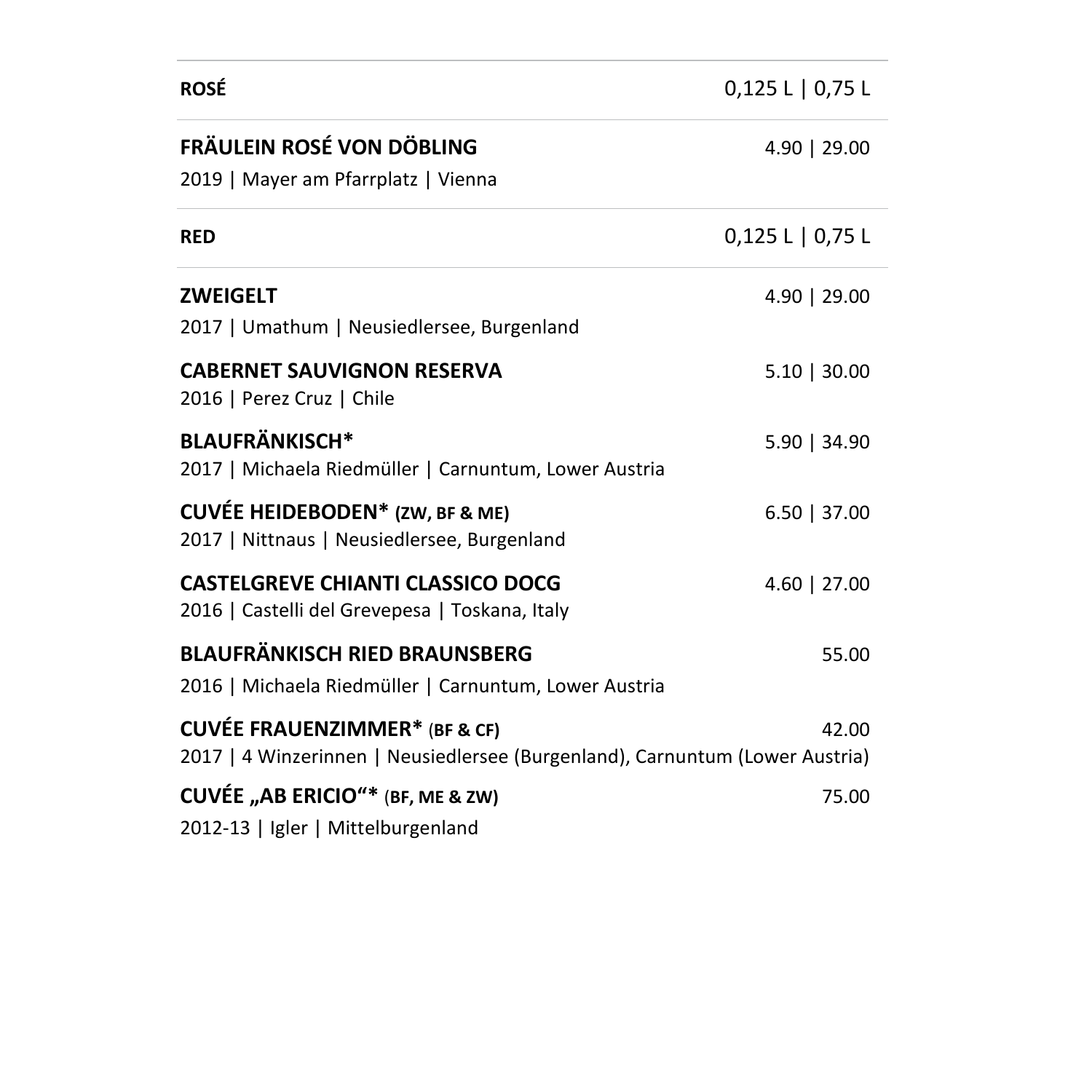| CUVÉE "MASSIVE"* (ME, SH & ZW)           | 105.00 |
|------------------------------------------|--------|
| 2012   Artner   Carnuntum, Lower Austria |        |
| OPUS ONE* (Cuvée - CS, ME, PV, CF & MAL) | 440.00 |
| 2011   Robert Mondavi   California, USA  |        |
|                                          |        |

**\*only a few selected bottles left each!**

# **SPARKLING WINE**

| <b>CHAMPAGNE</b>                               | $0,100 L$   0,75 L |
|------------------------------------------------|--------------------|
| <b>LAURENT-PERRIER</b><br>La Cuvée             | 18.00   120.00     |
| <b>LAURENT-PERRIER ROSÉ</b><br>Cuvée Rosé Brut | 165.00             |
| PERRIER-JOUËT<br><b>Grand Brut</b>             | 125.00             |
| <b>VEUEVE CLICQUOT</b><br><b>Brut</b>          | 125.00             |
| <b>GOSSET</b><br><b>Grand Blanc de Blancs</b>  | 130.00             |
| TAITTINGER*<br>Prestige Rosé                   | 145.00             |
| <b>LOUIS ROEDERER CRISTAL*</b><br>Cuvée Brut   | 345.00             |